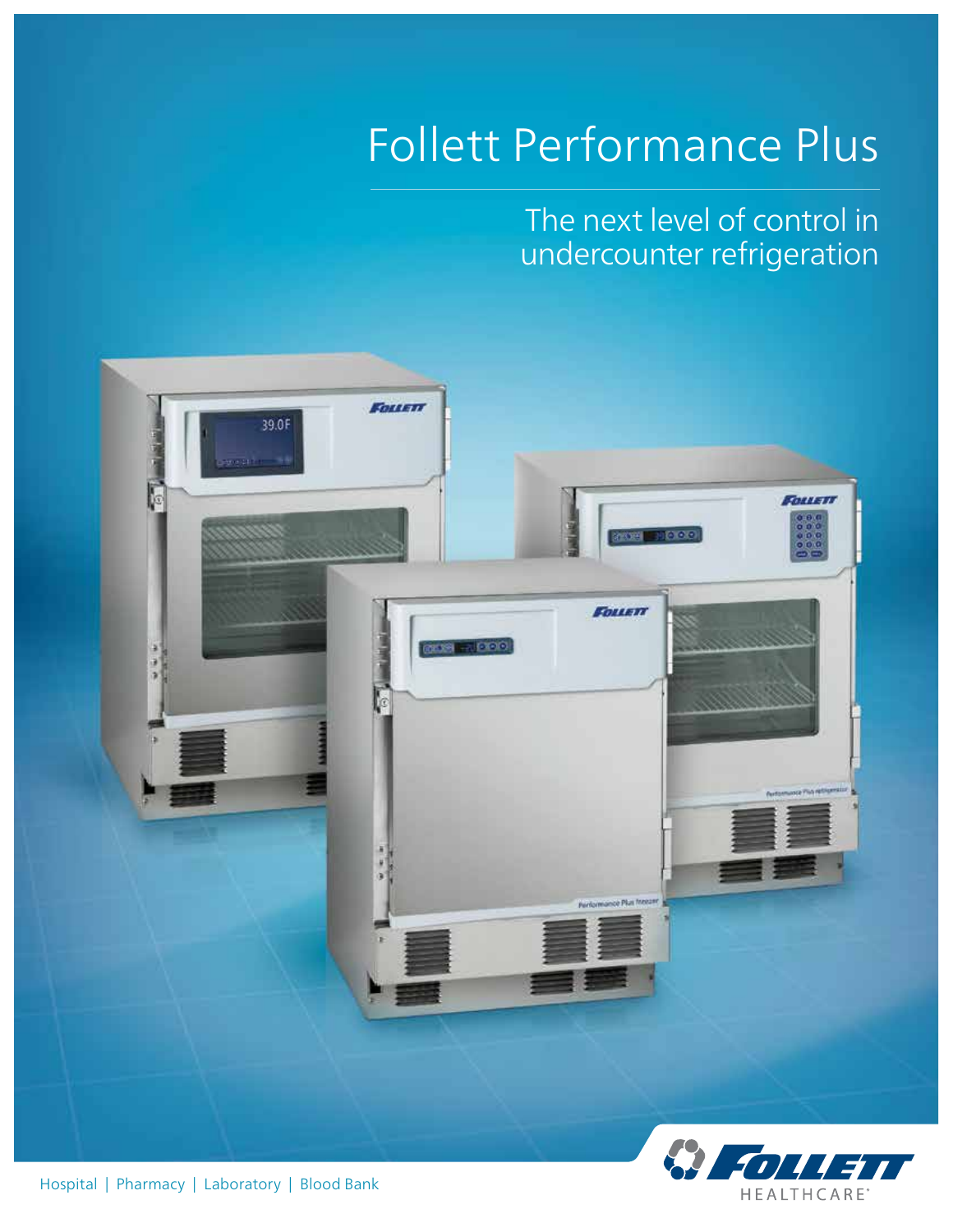## Follett Performance Plus

Follett has long been an industry leader in medical-grade refrigerators and freezers, offering high-performance, high-quality products backed by unmatched service and support. Follett Performance Plus provides superior overall reliability with high-performance temperature control for critical product storage.

Built for outstanding durability and serviceability, Performance Plus offers value-added features, including an intuitive user interface and sleek, modern design. Discover the next level of control in medical-grade undercounter refrigeration with Follett Performance Plus.

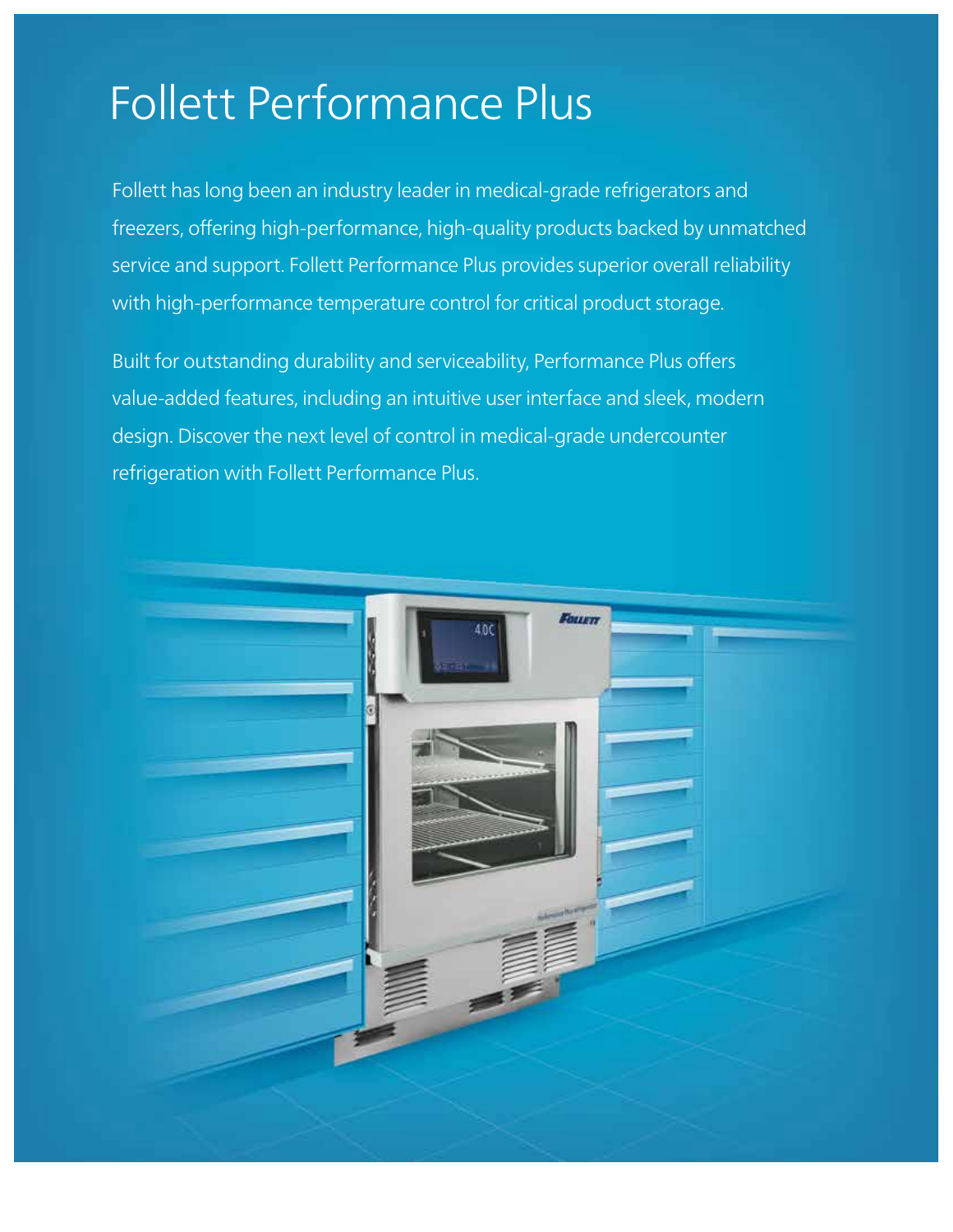#### The convenience you want, the security you need

When it comes to critical product storage, there's no room for error. That's why Performance Plus is engineered for maximum ease-of-use and the highest safeguards for product security.

- Refrigeration system settings are conveniently accessed through top door-mounted controller functions, available in LED or LCD touchscreen, for visibility and ease-of-use
	- Adjustable refrigeration set point provides precise temperature control
	- $\blacktriangleright$  Sleep mode turns off temperature display, if desired
	- ▶ LCD touchscreen control package provides enhanced data management and product protection features
- User-programmable audible and visual high/low alarms provide protection for valuable stored products
	- ▶ Dry (NO and NC) contacts allow connection to remote alarm systems
		- » Standard on touchscreen models
		- » Site-installed accessory on LED-controlled models
- Mechanical lock supports Joint Commission standards for medication storage
	- Optional keypad and electronic lock access control available
- Universal door bracket allows Follett Performance Plus refrigerators and freezers to be used with all automated medication dispensing locking systems
- Omnicell® XT FlexLock-ready models include laser-cut holes in the cabinet for faster and more secure installation of FlexLock
- Rear access port provides easy probe entry to third-party monitoring systems











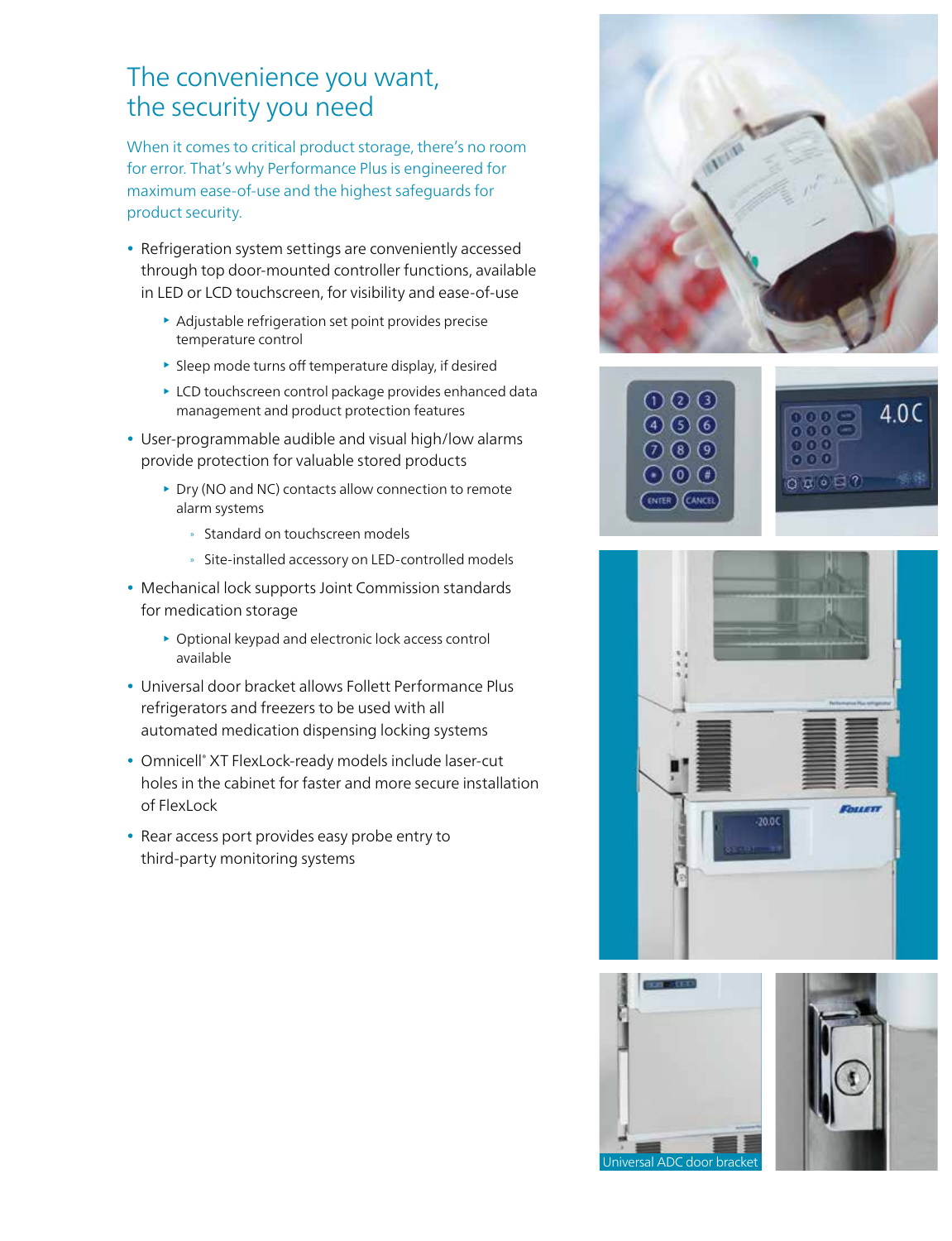#### Built for outstanding durability and serviceability

Follett Performance Plus refrigerators and freezers are more than just high-performance—they are also builtto-last and easy-to-service.

- Stainless steel interior and exterior provide exceptional durability and easy cleaning
- Dished floor allows for easy cleaning
- Back wall evaporator maximizes storage capacity
- Front ventilation eliminates the need for back, top or side clearance
- CFC-free foam insulation is durable and eco-friendly
- Heavy-duty edge-mount hinges ensure long life
- Magnetic gasket with self-closing hinges ensures secure closure
- Nylon-padded leveling feet protect floors
	- Optional casters provide easy moving for cleaning behind the unit
- Stacking kits allow maximization of floor space utilization
- Front serviceability provides easy access
- Hospital grade plug and cord provides safety and durability

#### Unmatched service and support program

- Outstanding warranty
	- ▶ 2 year parts and labor
	- ▶ 5 year parts on compressor
	- **•** optional extended one year warranty
		- ▶ 3 year parts and labor
		- ▶ 5 year parts on compressor
	- optional extended three year warranty
		- ▶ 5 year parts and labor
- Factory-direct parts
- Online and on-demand training modules available at no charge
- 7-day technical support

#### Optional 7" full-color capacitive LCD touchscreen provides direct access and control to key settings



Quick access to control settings



Constant temperature monitoring



Event and data logging with easy downloading via convenient USB port



On-screen alarm and event notification. Additional capabilities with battery back-up, including power loss and door open alerts.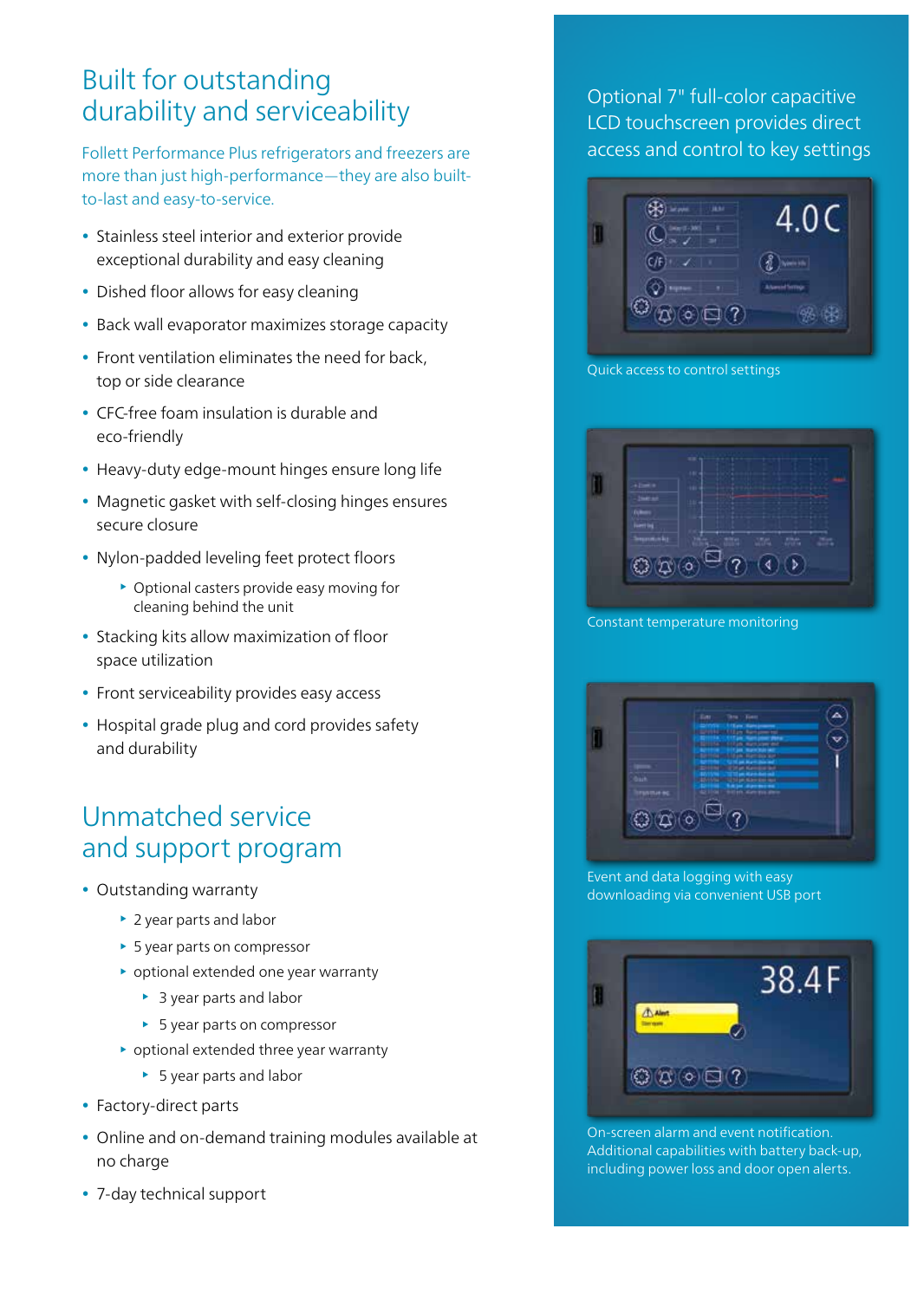#### Engineered for superior temperature performance

Follett Performance Plus refrigerators and freezers are designed specifically to meet the temperature performance and heavy use requirements of hospitals and other healthcare facilities.

- Heavy-duty compressor and forced air cooling provide temperature consistency and quick recovery after door openings
	- $\triangleright$  Cabinet-wide temperature remains within  $\pm 1$  C (1.8 F), even with frequent door openings
	- $\blacktriangleright$  Fan shuts off during door openings to maintain stable temperatures
	- $\blacktriangleright$  Programmed automatic defrost maintains in-range product temperatures
- Custom-designed digital LED or capacitive touch LCD microprocessor temperature controls display product or air temperature in user-selectable C or F
- Blood bank and plasma models meet AABB, ARC and FDA standards

#### Features designed with you in mind

Performance Plus always provides superior temperature accuracy and convenience, but our cabinet features are available in a range of configurations—so you can decide exactly what suits you best.

- Available in 4 and 5 cubic foot models
	- ▶ Can be placed below standard 36" or 34" ADA-compatible counters
	- ▶ Can also be used stacked or free-standing
- Flexible internal storage configuration
	- Two epoxy-coated wire shelves come standard (two stainless steel drawers on blood bank/plasma)
	- Extra drawers/shelves available as accessories
	- Drawers and shelves are interchangeable and can be used in combination
	- Lighted cabinet standard with touchscreen control package (not available with LED control units)
- Glass door available as an option on all refrigerator models